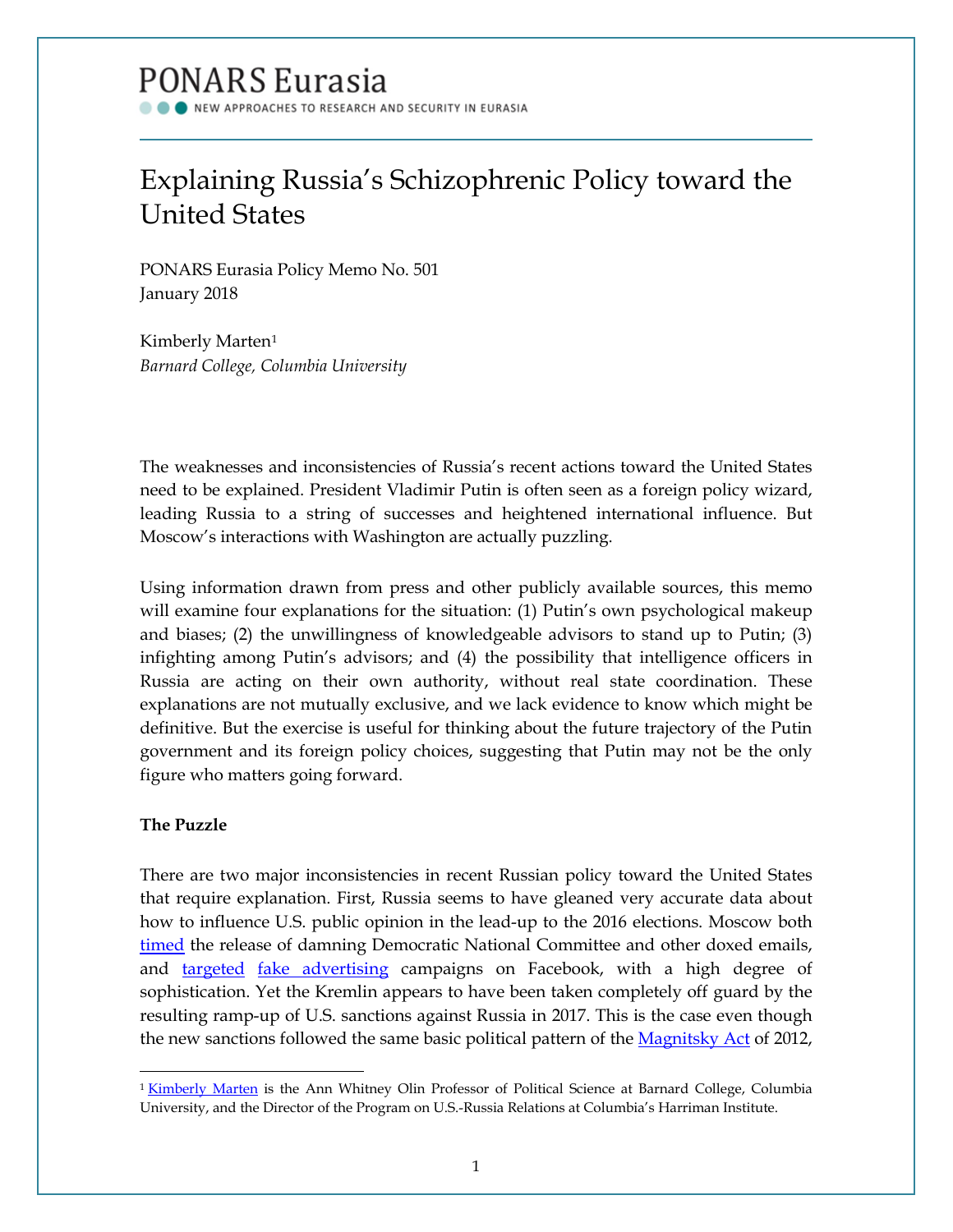where the president (in that earlier case, Barack Obama) was forced by large bipartisan majorities in both houses of Congress to sign and enforce sanctions against Russia that he did not support. How could the Kremlin have had an astonishingly good understanding of one major aspect of U.S. electoral politics, while entirely missing the impact of Congress on foreign policy?

Second, the Kremlin tried to launch a wholescale reset of its relationship with the United States in spring 2017, presenting a detailed and comprehensive [secret document](https://www.buzzfeed.com/johnhudson/russia-sought-a-broad-reset-with-trump-secret-document-shows) to the White House whose authenticity has been confirmed by both sides. Yet simultaneously Russia continued actions around the world that challenged almost every U.S. core security interest, from its dealings with the North Atlantic Treaty Organization (NATO) and various arms limitation agreements to its interactions with Ukraine, Syria, North Korea, and Venezuela. How could the Kremlin believe that the administration of President Donald Trump could ignore these real challenges, when it was being investigated both by Congress and an independent prosecutor for collusion with Russia?

#### **Explanation One: Putin Succumbed to His Own Ignorance and Biases**

This is the [explanation](https://www.buzzfeed.com/johnhudson/russia-sought-a-broad-reset-with-trump-secret-document-shows) offered by the Brookings Institution's Steven Pifer: "Putin doesn't seem to understand that Trump's powers are not the same as his…The checks and balances, the special prosecutor and congressional investigations have tied Trump's hands in ways that didn't occur to Putin." This explanation fits Putin's <u>interactions</u> with former U.S. President George W. Bush in the early 2000s, too. For example, Putin asked why Bush couldn't just change the Constitution to allow him to run for a third term in office, and seemed genuinely to believe that Bush was personally responsible for firing Dan Rather, the private-sector CBS journalist who misreported a story about Bush's supposed draft evasion.

Putin spent most of his pre-presidential career inside the Soviet KGB or follow-on Russian FSB. While no one is exactly sure what his work there involved, guesses include that he **dealt** with internal dissidents in Leningrad, [collected](https://www.brookings.edu/book/mr-putin/) technical information about NATO military installations while stationed in Dresden, and [ferreted out](https://www.brookings.edu/book/mr-putin/) tax, trade, and other financial information from businesses located in St. Petersburg when he worked there in the office of Mayor Anatoly Sobchak in the early 1990s. There is nothing to suggest that Putin has any expertise in analyzing the U.S. political system, and he may have assumed that all world leaders have the same type of power that he does.

But while this is a reasonable explanation for the outcome, it begs another question: why didn't any of Putin's advisors try to set him straight? There certainly is good analysis available in Russia, including from the Russian Academy of Sciences Institute of USA and Canada Studies (ISKRAN), which has in the past done commissioned studies for Russian intelligence agencies and the presidential administration. The cleverness of the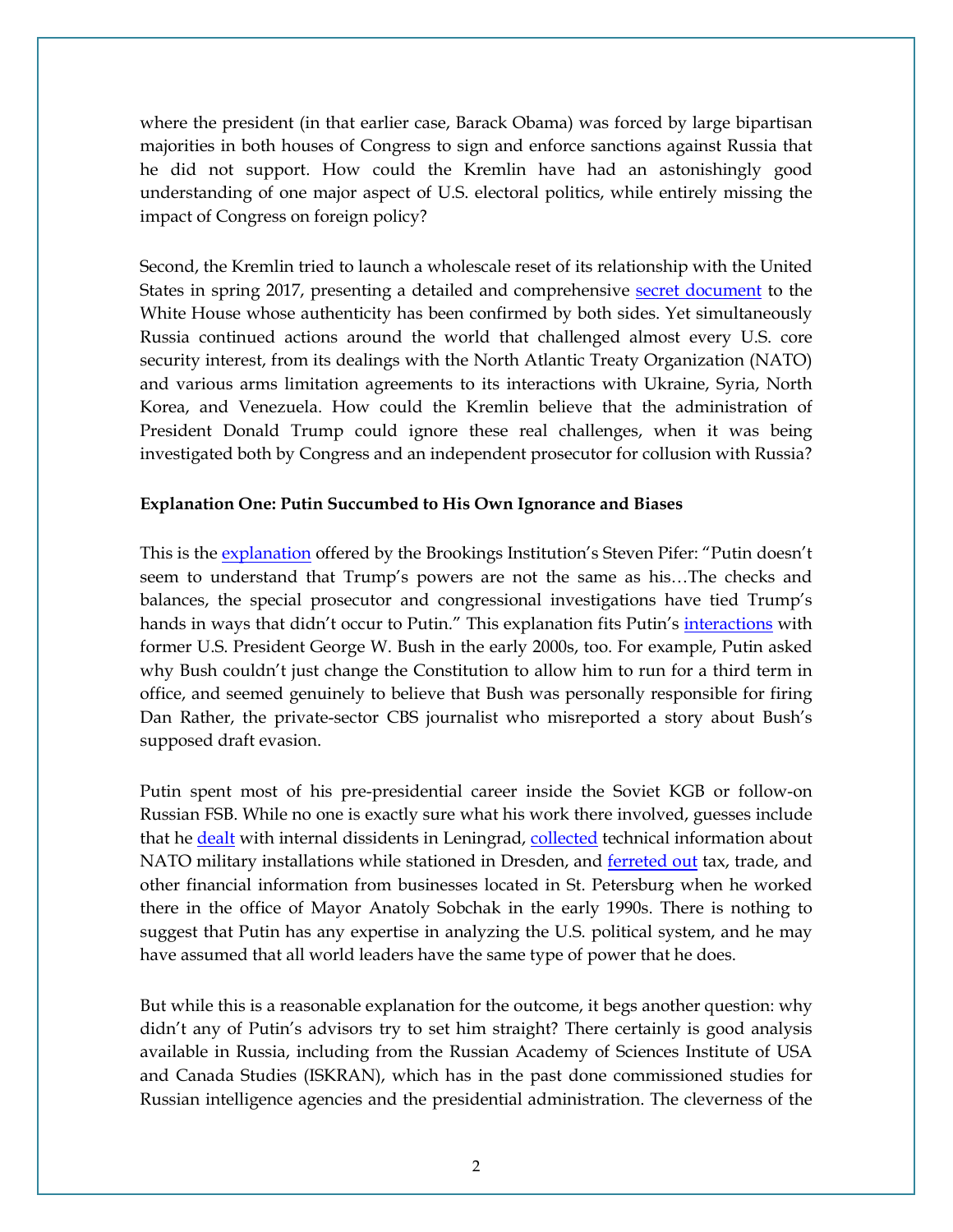Kremlin's attempts to interfere in the U.S. election campaign process indicates that highquality information about at least some aspects of U.S. politics was obtained somewhere.

As Dmitry Trenin of the Carnegie Moscow Center has [publicly stated,](http://www.russia-direct.org/analysis/why-even-best-russian-think-tanks-struggle-influence-foreign-policy) though, and as other top Russian international affairs analysts have lamented more privately, the Kremlin has ignored Russian think tanks for many years. Putin is also believed to have largely [sidelined](http://foreignpolicy.com/2016/02/17/free-sergei-lavrov-putin-russia-syria/) the Ministry of Foreign Affairs, and hence its diplomatic expertise about the United States. The Kremlin may have gotten its information about U.S. public opinion from U.S. contractors. The question then becomes, why were some good sources of information ignored?

#### **Explanation Two: Putin's Advisors Are Afraid to Tell Him the Truth**

This has been [suggested](https://www.amazon.com/All-Kremlins-Men-Inside-Vladimir/dp/1610397398) by journalist Mikhail Zygar. It fits a pattern observed in dictatorships around the world, where the leader has the power to kill (or at least kill the career of) any messenger who brings bad news.

We know, for example, that this held true for [Saddam Hussein](https://www.foreignaffairs.com/articles/iraq/2006-05-01/saddams-delusions) of Iraq. Documents captured during the U.S. war in Iraq and interviews of Saddam's former officials reveal that Saddam insisted that the United States would never dare invade Iraq. He also refused to give up the charade that made it appear to outside inspectors that Iraq was hiding its weapons of mass destruction because he believed this perception was a useful tool to keep his enemies afraid of him. No one contradicted Saddam too loudly because he had a pattern of arresting and executing those who displeased him. While merely disagreeing with Putin has not led to murder in Russia, the Russian president has fired and reassigned officials at will—and in Russia's patronage system, to lose a particular job can end a long gravy train of side benefits.

If Putin is relying on narrow information channels, particular individuals may be able to sway Putin in directions that are favorable to their own interests. Without complete information, the president's agenda can be manipulated by those around him. No one knows for sure who Putin's most influential advisors are. Whenever one or another Russian [pundit](http://minchenko.ru/analitika/analitika_74.html) tries to analyze the status of various coalition members, other Russians immediately disagree. This leads to the next possibility.

## **Explanation Three: Inconsistent Foreign Policy Is the Result of Infighting in Putin's Inner Circle**

While we cannot know from the outside who influences which decisions, some of Putin's closest colleagues might have strongly differing foreign policy preferences.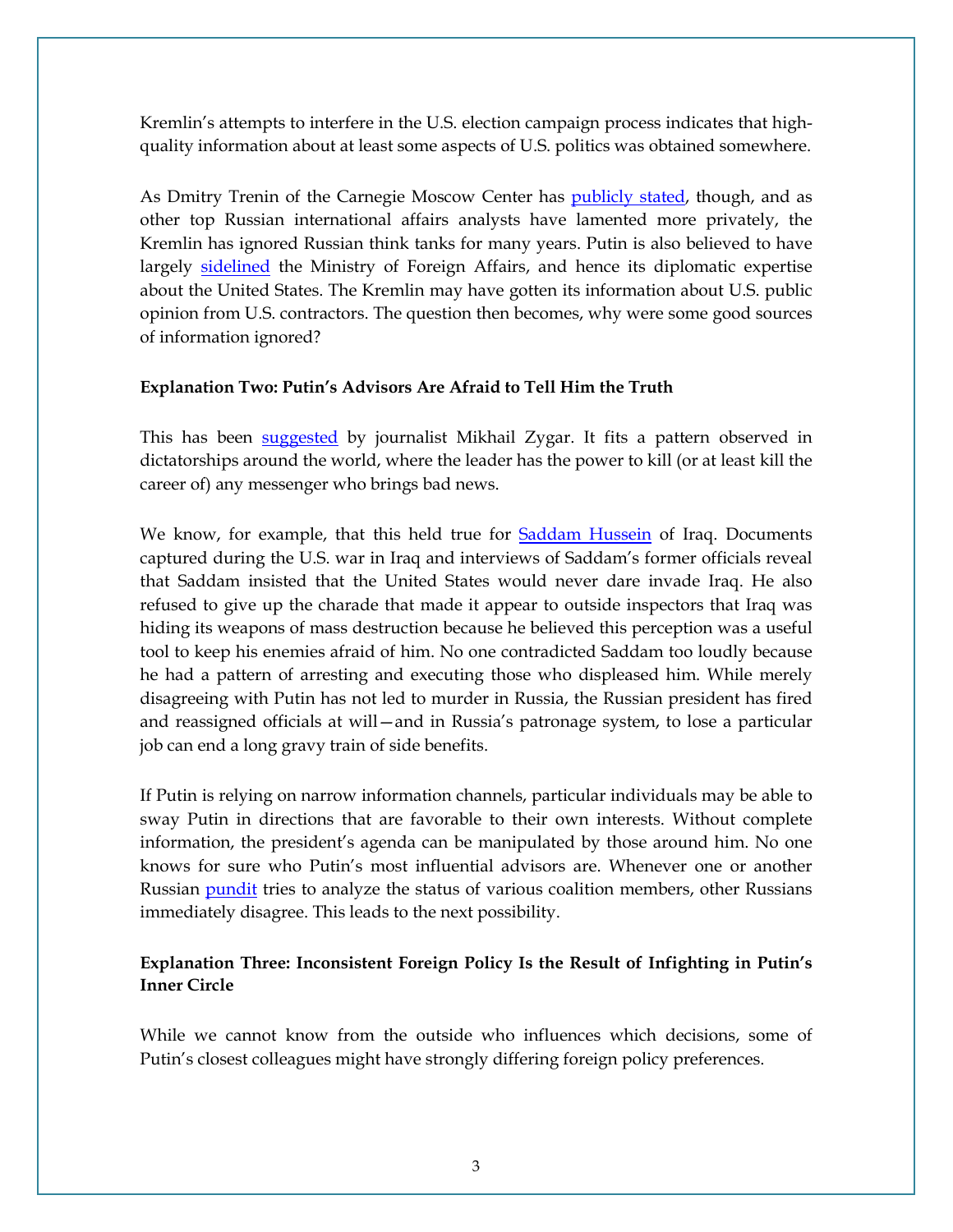For example, Sergei Chemezov is the CEO of Rostec, the state corporation that oversees Russian defense industrial enterprises. (He lived in Putin's building when they were in Dresden together, and probably served alongside Putin in the KGB there.) Rostec has a strong interest in the profitability of Russian arms sales, and of course Chemezov, whose approval is needed for the signing of every contract, has the opportunity to request a bit on the side for himself as well. This gives him a personal stake in favoring military solutions to international problems, like those in Ukraine and Syria—and indeed the pattern of Russian arms sales in recent years reflects a risky approach to Russia's longterm interests. For example, as Alexander Gabuev of Carnegie Moscow has [noted,](http://carnegie.ru/2016/06/29/friends-with-benefits-russian-chinese-relations-after-ukraine-crisis-pub-63953)  Russia has chosen to sell late-generation weapons to China recently, even though China has an established pattern of replicating Russian weapons designs and then outcompeting Russia as a global supplier of them. Also, much has been made of Russia's recent decision to sell the S-400 ballistic missile defense (BMD) system to Turkey. While this might lure Turkey further into Russia's orbit—and the United States has expressed concern about the S-400's interoperability with NATO systems—if U.S.-Turkish relations improve, NATO might gain an unprecedented firsthand look at the Russian BMD technology that threatens its own defenses in the Baltic and Black Sea regions. Russia seems to be selling arms to any and all takers, for the sake of selling arms.

In contrast, Igor Sechin (who worked with Putin in Sobchak's office in the early 1990s, and is rumored to have served in the Russian military intelligence agency, the GRU, in Mozambique) has somewhat different interests, despite his cordial relationship with Chemezov. Sechin is the CEO of Rosneft, Russia's huge state-owned oil conglomerate, and his own opportunities there have been constrained by U.S. and EU sanctions. In 2014, Rosneft lost a large contract for Arctic oil exploration and development with ExxonMobil, the U.S. private oil company then headed by Rex Tillerson (currently U.S. Secretary of State). Whereas Chemezov might benefit from continuing Russian conflict with the United States and its allies, Sechin would probably like to see the sanctions lifted—and may have hoped that his friend Tillerson, whose firm was responsible for [violating](https://www.nytimes.com/2017/07/20/us/politics/exxon-mobil-fined-russia-tillerson-sanctions.html) those sanctions in 2014, would concur.

Of course, what Chemezov and Sechin have in common (in addition to their affiliation with Putin) is their connection with Russian intelligence services, and that leads to a possible fourth explanation.

#### **Explanation Four: Disparate Members of Russia's Intelligence Network Are Controlling Foreign Policy, with Negative Consequences for State Interests**

The Soviet Union had a long tradition of infighting across its intelligence services, and [no tradition](https://www.researchgate.net/publication/298016997_Terrorism) of joint analysis (unlike, for example, the U.S. Joint Intelligence Assessment). Given that Soviet intelligence agencies were renamed but not really restructured or reformed in the post-Soviet era, continuing bureaucratic conflict would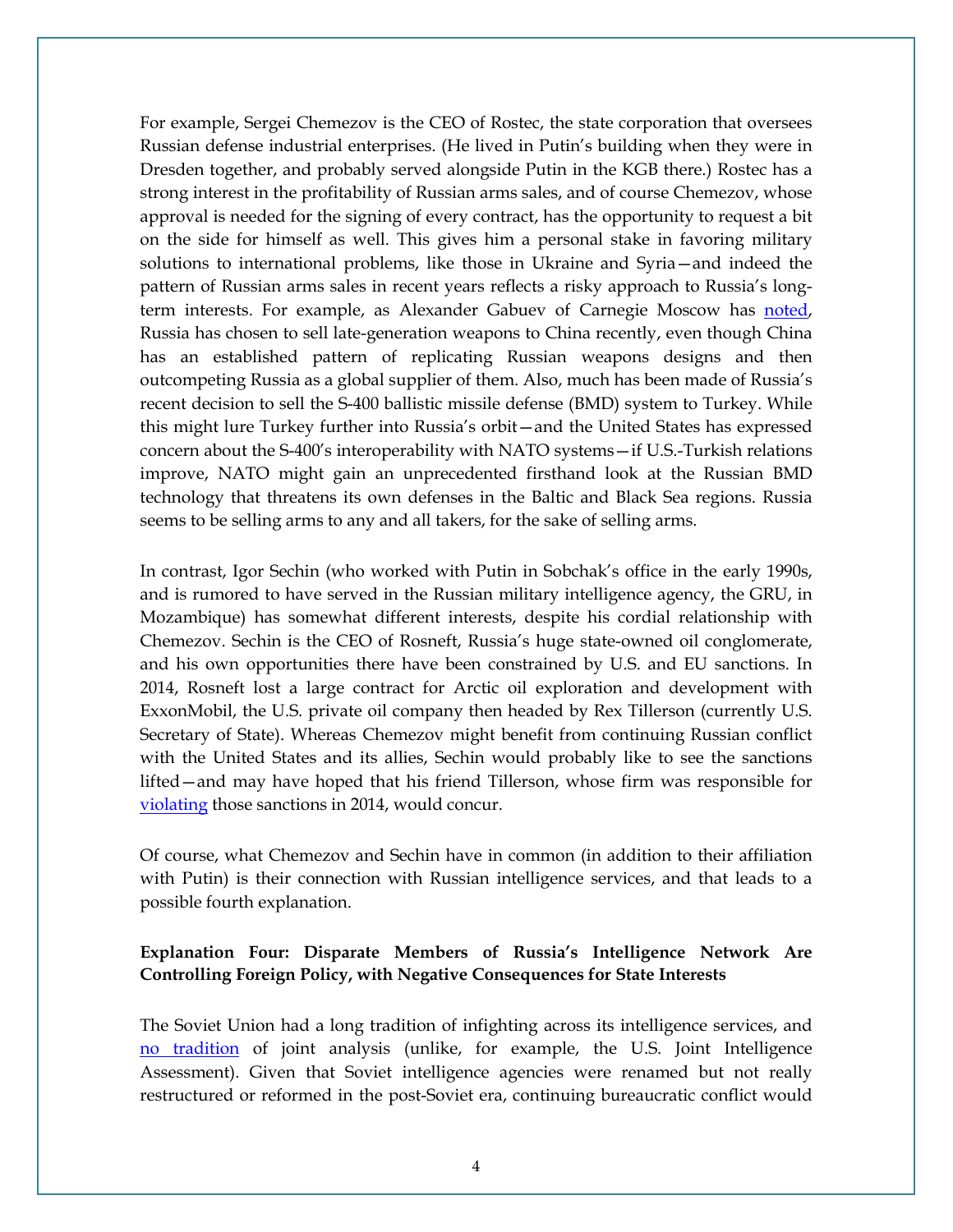be par for the course. Several additional factors might lead representatives of the Russian intelligence community to step beyond bureaucratic bounds and stake out foreign policy fiefdoms of their own.

First, in any authoritarian system—and this was certainly true of the Soviet Union as well as Russia today[—the ideal norm,](https://www.amazon.com/Intelligence-Intervention-Politics-Democratic-States/dp/0271025751) where intelligence organizations serve the state while staying out of politics, has never been practiced. The KGB always monitored the personal conversations and loyalty of Soviet leaders, and Yuri Andropov epitomized movement back and forth across the intelligence membrane, serving first as Soviet ambassador to Hungary, later joining and eventually heading the KGB, and finally becoming General Secretary of the Communist Party. The distinction between intelligence and political roles is even blurrier in post-Soviet Russia, where many highranking officials have had intelligence careers. Second, the distinction between commerce and intelligence broke down in the 1990s. Large numbers of intelligence officers were laid off under President Boris Yeltsin, and those who remained saw their salaries and benefits shrink. This led many to move to (or moonlight in) positions as [security providers](http://www.cornellpress.cornell.edu/book/?GCOI=80140100364090) for private companies, without giving up their intelligence ties. Third, and directly related to this, individuals and units from the Russian intelligence services have been repeatedly implicated in large-scale business crimes of corruption and violence at home, even as they have hired active cyber criminals to engage in cyber conflict abroad on behalf of the Russian state. Intelligence, business interests, and crime extending beyond Russian borders are interwoven into complex webs, making the real interests of individuals in the Kremlin even harder to parse.

While it is difficult to tease out exactly how unconstrained intelligence representatives might be affecting Russian actions, the controversial Steele Dossier [suggests](https://assets.documentcloud.org/documents/3259984/Trump-Intelligence-Allegations.pdf) one clue. (This is the report compiled by a former British intelligence officer about Russian involvement in the U.S. elections, publicly [leaked](https://www.buzzfeed.com/kenbensinger/these-reports-allege-trump-has-deep-ties-to-russia) by *Buzzfeed*.) While the document contains factual errors, reputable and high-ranking former intelligence officials like John Sipher of the CIA [argue](https://www.justsecurity.org/44697/steele-dossier-knowing/) that the dossier's basic analysis rings true, and may turn out to have value. The Dossier claims that Sergei Ivanov, who attended KGB training school with Putin and has served him in a variety of roles (including in the FSB) over the past twenty years, was responsible for the decision to "dox" (i.e., release) the Democratic National Committee and other purloined emails to WikiLeaks and DCLeaks. It also suggests that this is why he was let go from his position as Putin's Chief of Staff in August 2016, after the maelstrom in U.S. politics that followed initial accusations of Russian responsibility for the doxing. It may be Ivanov (believed to be a hawk) more than Putin who failed to understand the realities of U.S. politics—and he may have used the active measures he learned as a KGB officer to further his own interests, in contradiction to those of the Russian state as a whole.